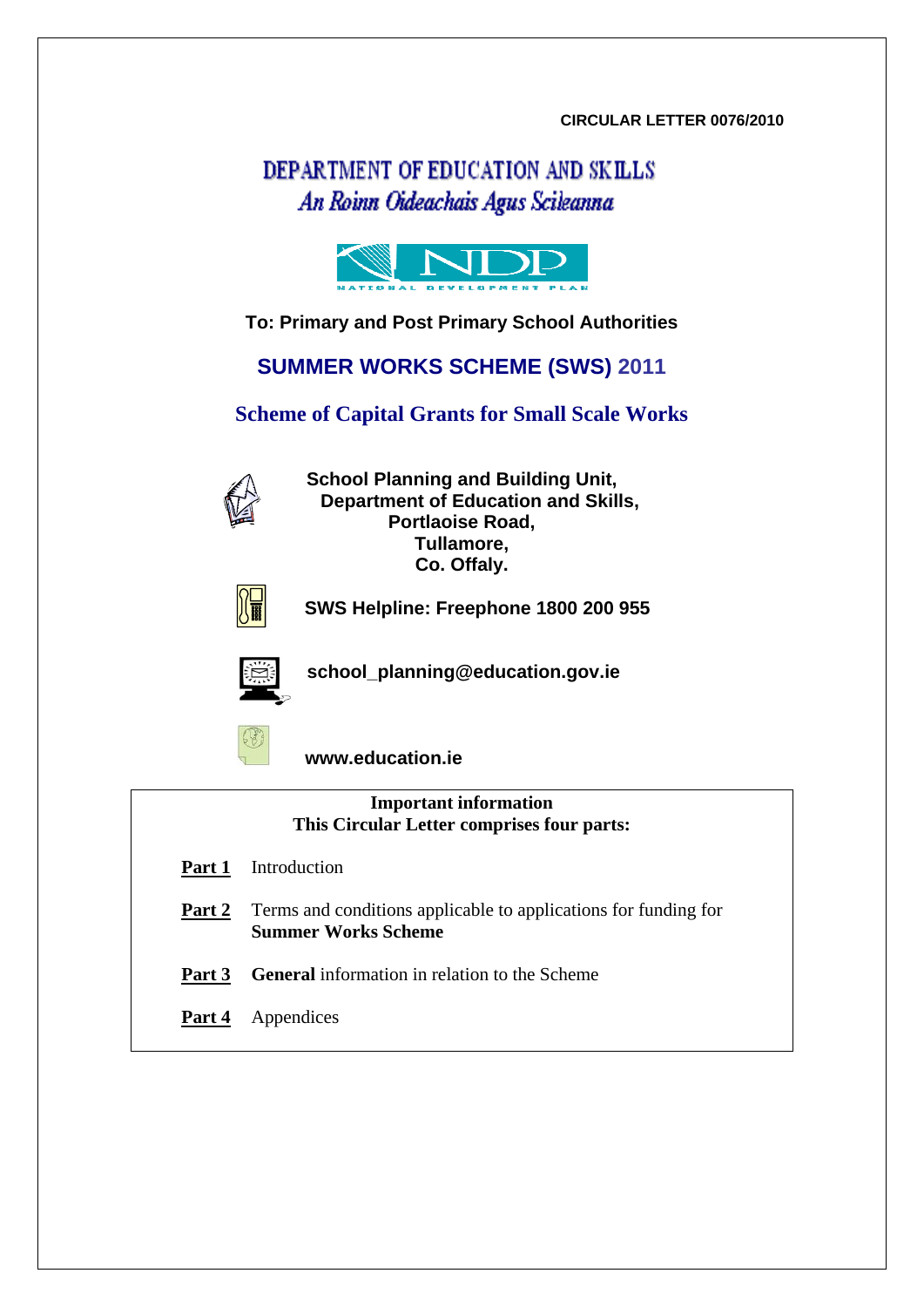## **Part 1 Introduction**

The Tánaiste and Minister for Education and Skills is pleased to announce details of the Summer Works Scheme for 2011 and to invite applications under the Scheme in accordance with the terms of this Circular Letter.

The purpose of the Summer Works Scheme is to devolve funding to individual school authorities to undertake small-scale building works which, ideally, can be carried out during the summer months or at other times that avoid disrupting the operation of the school. Under the terms of the Scheme, school authorities are empowered to manage these works with guidance from, and minimal interaction, with the Department.

Funding for small scale projects will be allocated in accordance with the prioritisation criteria attaching to the Scheme which, in the normal course, include the ability to have the works carried out during the summer. However, in certain circumstances, the Department may allocate funding to further projects later in the year where these can be carried out without disruption to the operation of the school. If this arises, the terms and conditions of the Scheme will continue to apply when allocating funding to such projects.

#### **Under the 2011 Scheme, schools may apply for one small scale project only.**

Details of the terms and conditions attaching to the application are contained in part 2 of this Circular Letter.

**Guidance on the rules for tendering for appointing a consultant and a contractor for successful projects will be supplied to schools whose applications are successful.** 

**The closing date for receipt of all applications under this Scheme is 21 January 2011.** 

**In all of the circumstances, please read this Circular Letter carefully before completing an application form.**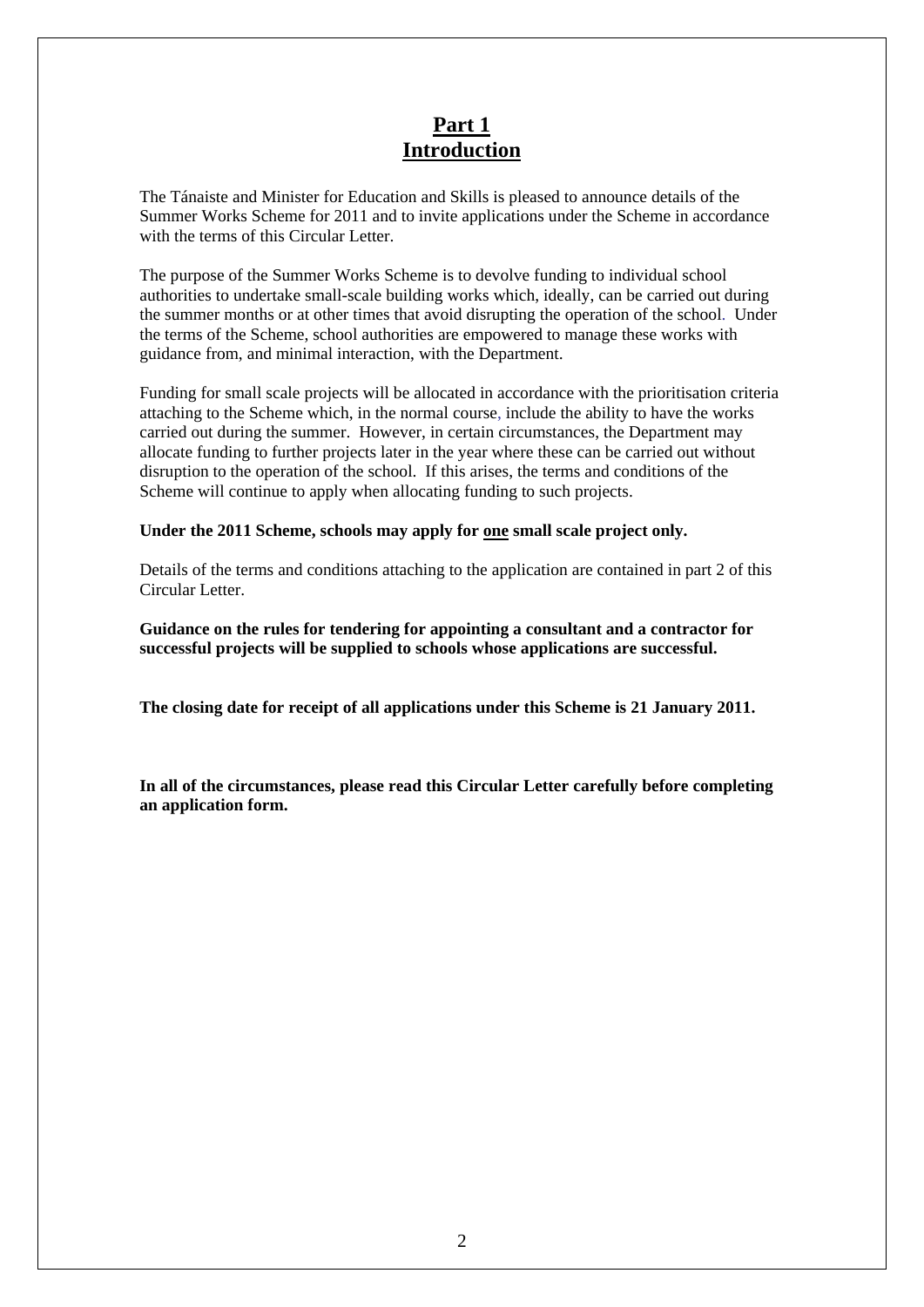# **Part 2**

# **Terms and Conditions Applicable to Applications for Small Scale Works under Summer Works Scheme 2011**

### **1. Schools covered by the Scheme for the purposes of small scale works**

The Scheme is open to primary and post primary schools with permanent recognition and in non-rented accommodation.

### **2. Making an application for small scale works**

To make an application schools must complete Application Form SWS 1. This Form has 4 Sections:

- **Section 1**: Important information in relation to the Scheme and completing and returning the application form
- **Section 2**: To be completed by the school authority
- **Section 3**: To be completed by an appropriately qualified Consultant
- **Section 4**: To be signed by the Chairperson, Board of Management or CEO (as appropriate).
- **N.B. Mandatory items** 
	- **Photographic evidence of the affected area is mandatory and must be included with the Consultant's report.**
	- **In relation to Projects to facilitate the inclusion and access of pupils with special needs, supporting documentation as outlined in Appendix B, is also mandatory.**

Note:

1. For projects mainly comprising mechanical and/or electrical services, a full breakdown of all building services mechanical and electrical costs must be scheduled as an appendix in accordance with the relevant Technical Guidance Documents using the National Standards Building Elements.

2. For projects such as refurbishment of technical rooms, replacement of furniture etc must be detailed and costed separately.

### **3. Small scale works covered by the Scheme**

The Scheme covers necessary small-scale works to improve the integrity of buildings and their external environment that, ideally, can be delivered during the summer months. See Appendix B for the type of works which will be considered for funding.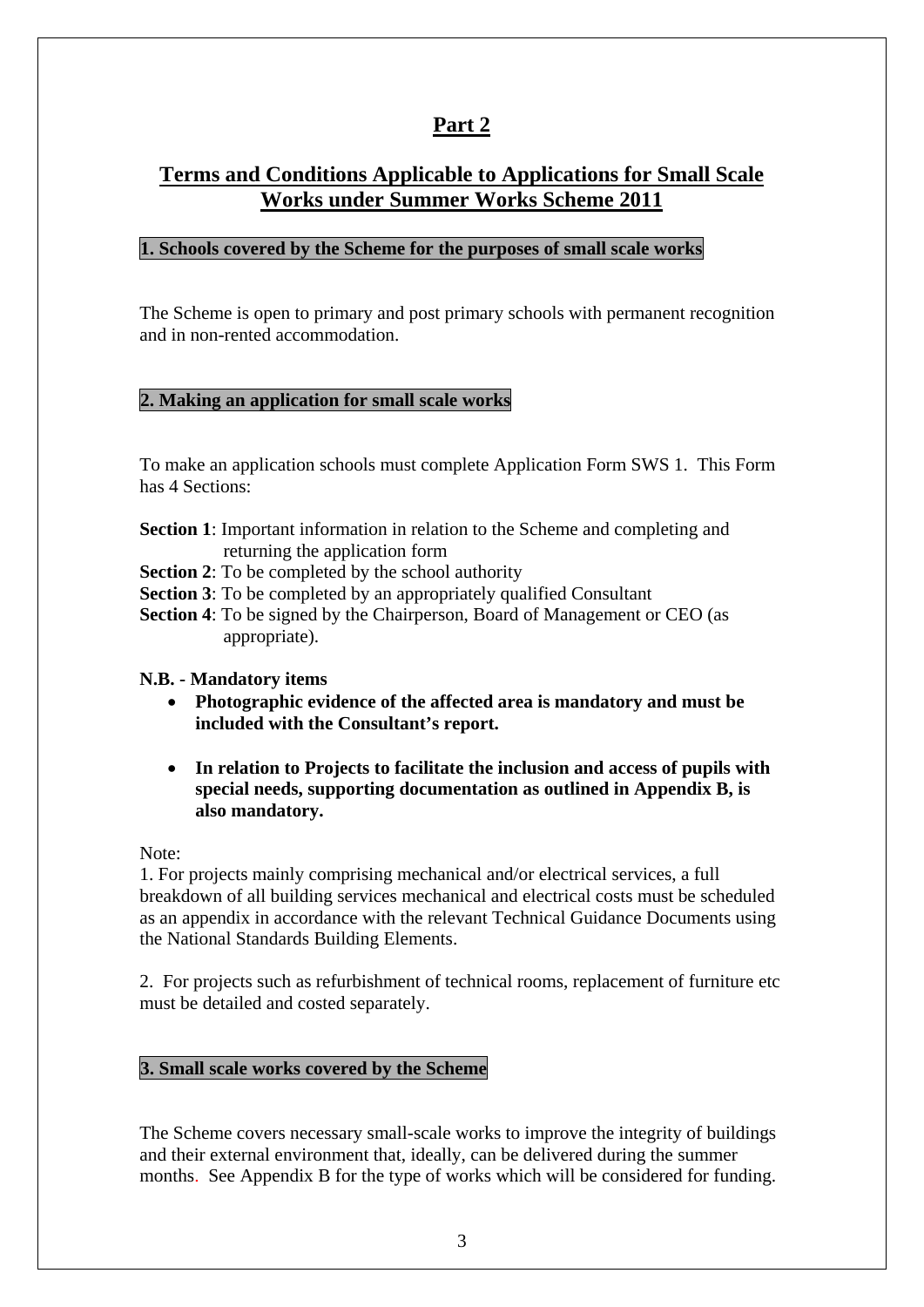It is important to note that this scheme is designed to address necessary and immediate works. Funding will not be made available to projects considered by the Department to be desirable but not necessary.

Works **not covered** by the Scheme include:

- ¾ Asbestos/ Dust Extraction/ Radon remediation projects (the Department has separate schemes for dealing with these issues)
- $\triangleright$  Projects containing new build elements (i.e. extend the foot print of the existing building) with the exception of toilet facilities
- $\triangleright$  Works that should be addressed by routine maintenance such as painting, replacement of floor coverings etc.
- $\triangleright$  Works to or provision of temporary accommodation
- $\triangleright$  Projects that cannot be completed over the summer months
- ¾ Projects that have been funded under earlier Summer Works or other schemes

Where a school applies for such projects, any Consultant's fees incurred by the school will have to be met by the school from its own resources and will not be met by the Department.

### **4. Application process for small scale works**

Schools may apply for **one** small scale project only.

Schools should identify the works needed at their schools, prioritise them and apply for the most urgent project only.

Schools should also note that in the current budgetary climate, it will not be possible to fund all applications and therefore they should only apply for those projects of an urgent and priority nature.

#### **N.B. Applications for multiple small scale projects will automatically be deemed INVALID and will not be considered.**

#### **5. Assessment process for small scale works**

Applications will be assessed on the basis of the information contained in the relevant parts of the application form, mandatory photographic evidence of the affected areas and, where appropriate, the supporting documentation requested in Appendix B of this Circular Letter.

There will be 4 steps in the assessment process

 $\triangleright$  Validation of the application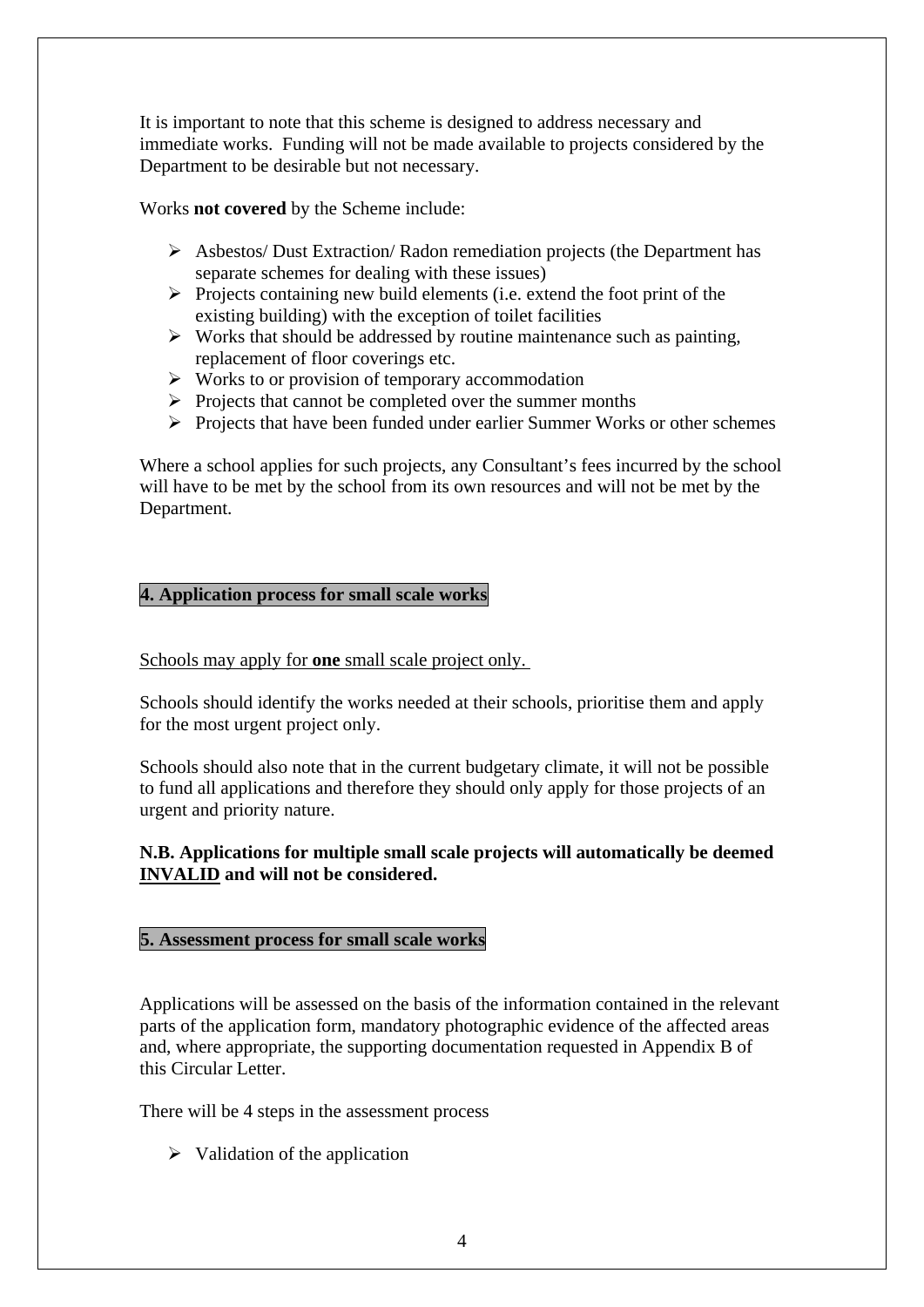- $\triangleright$  A determination as to whether or not the works are absolutely necessary or can be addressed by routine maintenance
- $\triangleright$  Approval/refusal of the application
- $\triangleright$  Allocation of funding for approved projects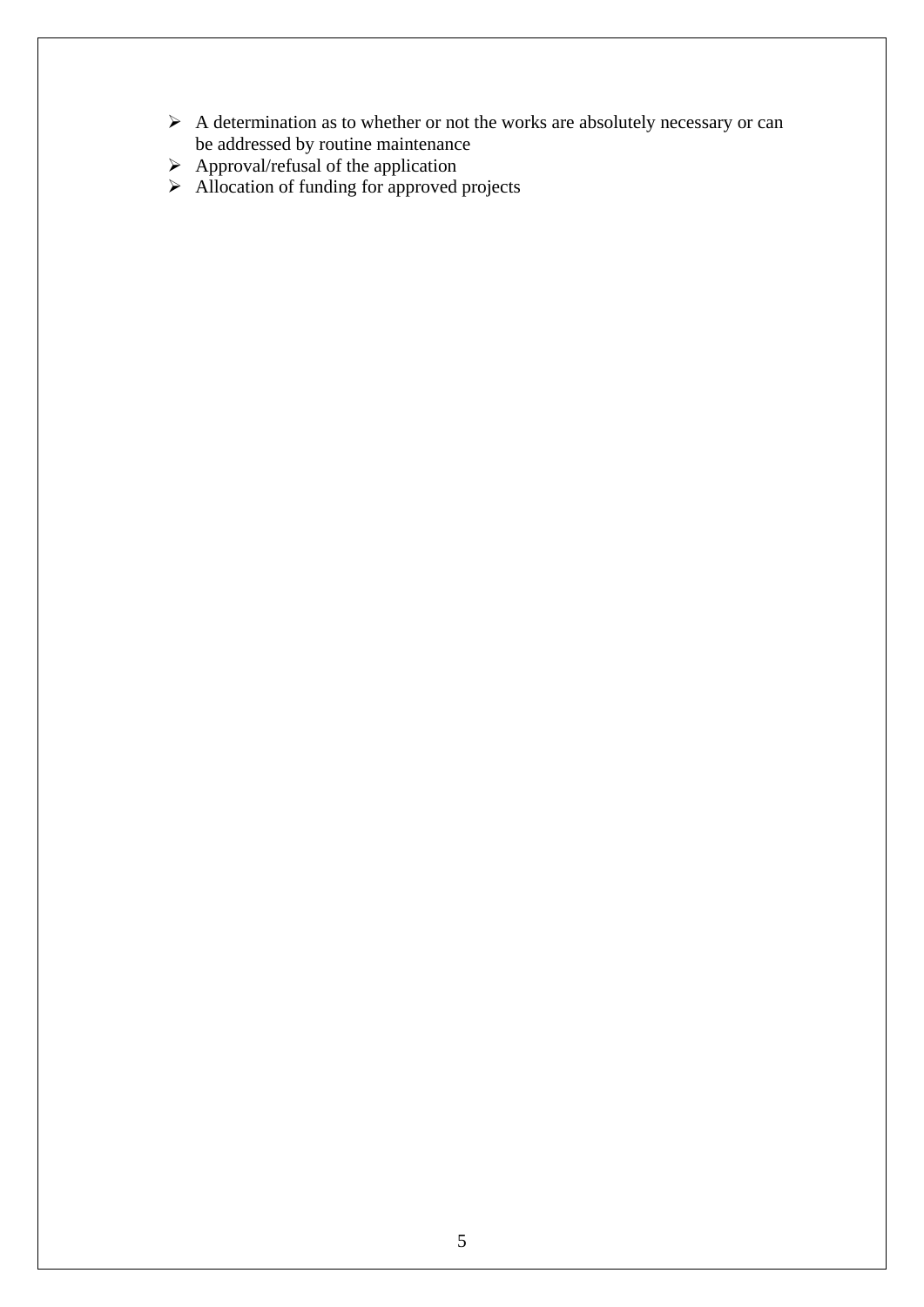## **6. Validation of small scale works applications**

This is a pass/fail test and only applications deemed valid will progress to the determination of need stage.

You must be able to answer "YES" to **all** of the following questions for an application to be considered valid:

|                                                                      | Yes | N <sub>0</sub> |
|----------------------------------------------------------------------|-----|----------------|
| Is the project within the scope of the Summer Works Scheme?          |     |                |
| Examples of projects outside the scope of the Scheme are:            |     |                |
| <b>Multiple Projects</b><br>$\bullet$                                |     |                |
| <b>Asbestos/ Dust Extraction/ Radon remediation projects</b>         |     |                |
| New Build (except toilet facilities) – i.e. extend the foot          |     |                |
| print of the existing building.                                      |     |                |
| <b>Temporary accommodation</b>                                       |     |                |
| Cannot be completed over the summer months                           |     |                |
| <b>Funded under earlier Summer Works or other scheme</b>             |     |                |
| Is the Consultant appropriately qualified and insured for the        |     |                |
| particular project?                                                  |     |                |
| (see Appendix A)                                                     |     |                |
|                                                                      |     |                |
| Has a Consultant's report been fully and properly completed to       |     |                |
| include 3 individually costed solutions?                             |     |                |
|                                                                      |     |                |
| Has the Consultant appended the mandatory photographic               |     |                |
| evidence?                                                            |     |                |
|                                                                      |     |                |
| In relation to applications under category 4 (Projects to facilitate |     |                |
| inclusion and access for special needs pupils) has the supporting    |     |                |
| documentation outlined at Appendix B, Circular Letter 0076/2010      |     |                |
| been attached to the application?                                    |     |                |
| Is the application signed by the Chairperson of the Board of         |     |                |
| Management OR CEO (as appropriate)?                                  |     |                |

### **7. Determination of need for small scale works**

This determination will be based on the evidence provided by the Consultant's report, the mandatory photographic evidence and the supporting documentation required under Appendix B - in relation to Projects to facilitate the inclusion and access of pupils with special needs. It is important, therefore, that the quality of the Consultant's report is such as to demonstrate clearly the absolute necessity for the project.

The Department will require the agreement of the school authority at Section 4 of the application form to have the project monitored by the Department or its agents and to allow access to its premises and records, as necessary, for that purpose.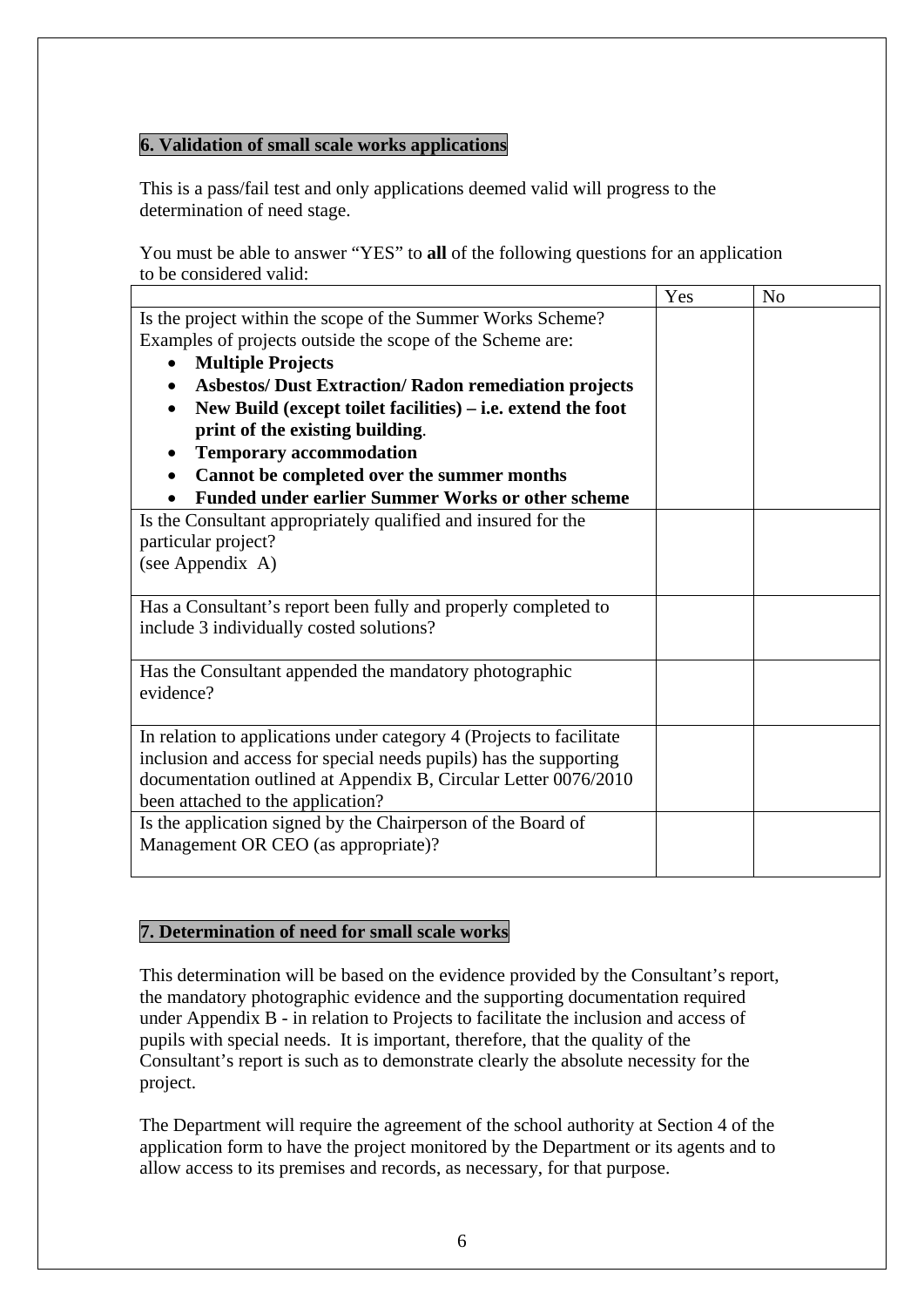In addition, Department staff may visit a number of schools to cross check applications with regard to determination of need.

## **8. Approval/refusal of applications for small scale works**

Invalid applications will not be approved.

A valid application will be approved, in principle, if:

- $\triangleright$  the application clearly demonstrates that the works are absolutely necessary and not just desirable
- $\triangleright$  the works needed cannot be addressed as a matter of routine maintenance.

However, it is important to understand that, approval in principle, does not mean that funding will be available to allow a project to proceed.

## **9. Allocation of funding for approved small scale projects**

It may not be possible to progress all approved projects depending on demand and the level of funding available. Therefore, applications will be assessed in accordance with availability of funding on a top down basis in accordance with the prioritisation criteria at Appendix B.

In allocating funding, account will be taken of Government policy in relation to urban and rural disadvantage (RAPID and CLÁR programmes) and inclusion and access for special needs pupils.

When the Scheme has been finalised, a letter will issue to schools whose projects it was not possible to progress.

### **10. Signing up to the Department's Energy Website**

Successful schools will be required to sign up to the Department's energy website, [www.energyeducation.ie](http://www.energyeducation.ie/) (if not already done) and submit energy data for future years via the Display Energy Certificate (DEC) process.

### **11. Technical issues relating to applications for small scale works**

Section 3 of the application form addresses technical issues.

This **must** be completed by a suitably qualified Consultant with adequate **Professional Indemnity Insurance and Employer's Liability Insurance.**  Otherwise the application will be deemed invalid. **It is important that the Consultant has the appropriate qualifications for the works being considered as the use of a Consultant not appropriately qualified will also result in an application being deemed invalid.**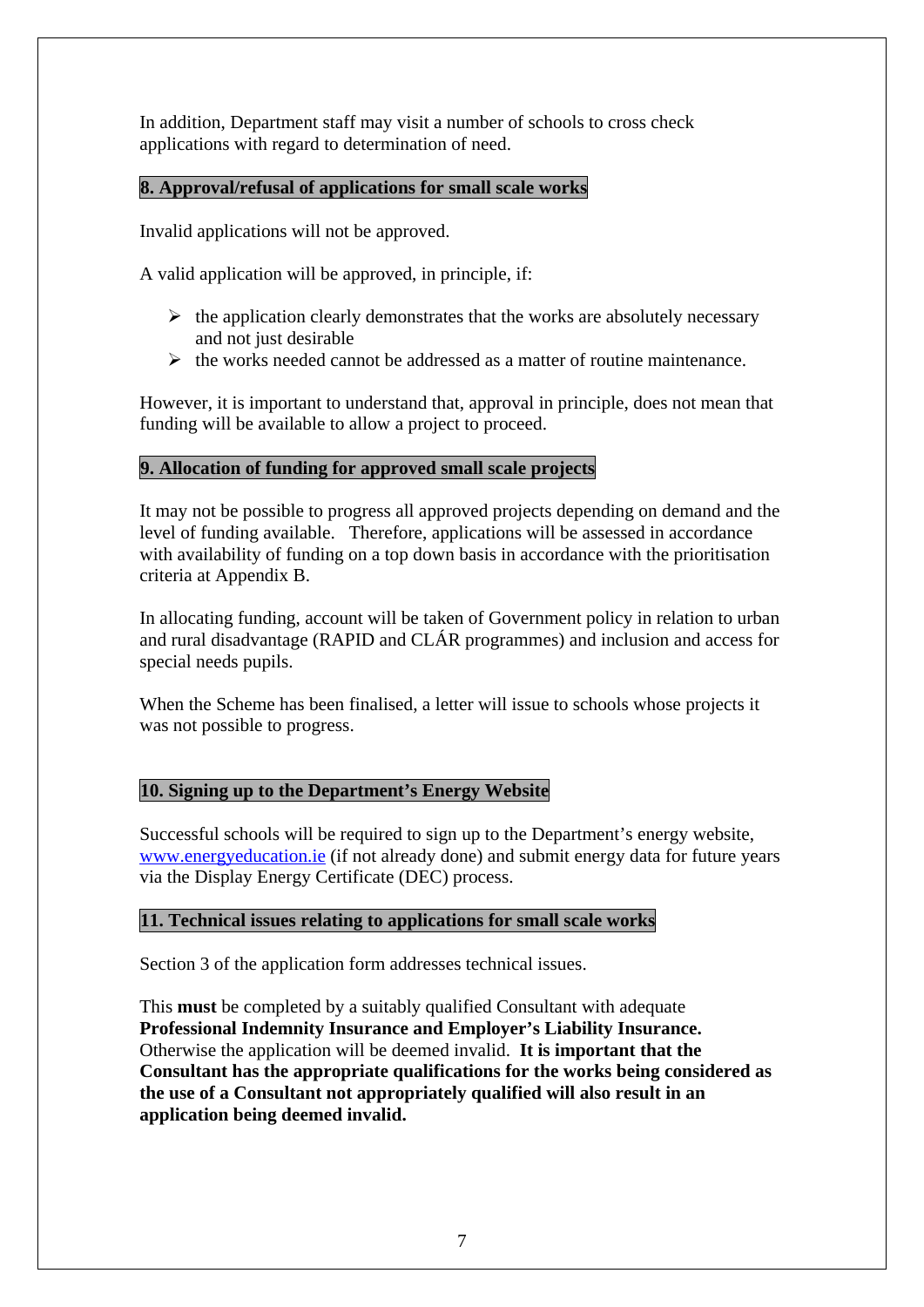The appointment of a Consultant is a matter for the school authority and any fees arising must be borne by it. A reasonable contribution towards fees incurred will be included in the overall grant amount for **successful applicants.**

No commitment should be entered into with a Consultant beyond the work involved in completing Section 3 of the application form.

Guidance on the procedures for tendering for the appointment of a consultant to oversee the completion of the successful projects will be issued to schools whose applications are approved.

The Consultant's report **must** comply in full with the Department's relevant Technical Guidance Documents with respect to format and content (see Department's website). It **must** also be accompanied by photographic evidence.

A Consultant's report is necessary:

- o For a professional diagnosis of the full nature and extent of the proposed project.
- o To verify the absolute necessity of the project relative to the impact of not doing it.
- o To provide a range of cost effective solutions.
- o To enable the prioritisation of projects on the basis of professional objective information.

Please see Appendix A of this Circular Letter for guidance on the appointment of a Consultant.

#### **12. Keeping of project records and audits/inspections**

- o All records in relation to a project for which funding is approved must be kept for 7 years.
- o The Department reserves the right to audit/inspect these records and the works carried out. In this regard, a percentage of projects will be selected for detailed audit and inspection.
- o The Department reserves the right to refuse to pay out grant aid on foot of an application with false information or where the administration of the project was not in accordance with the Department's guidelines.

### **Part 3**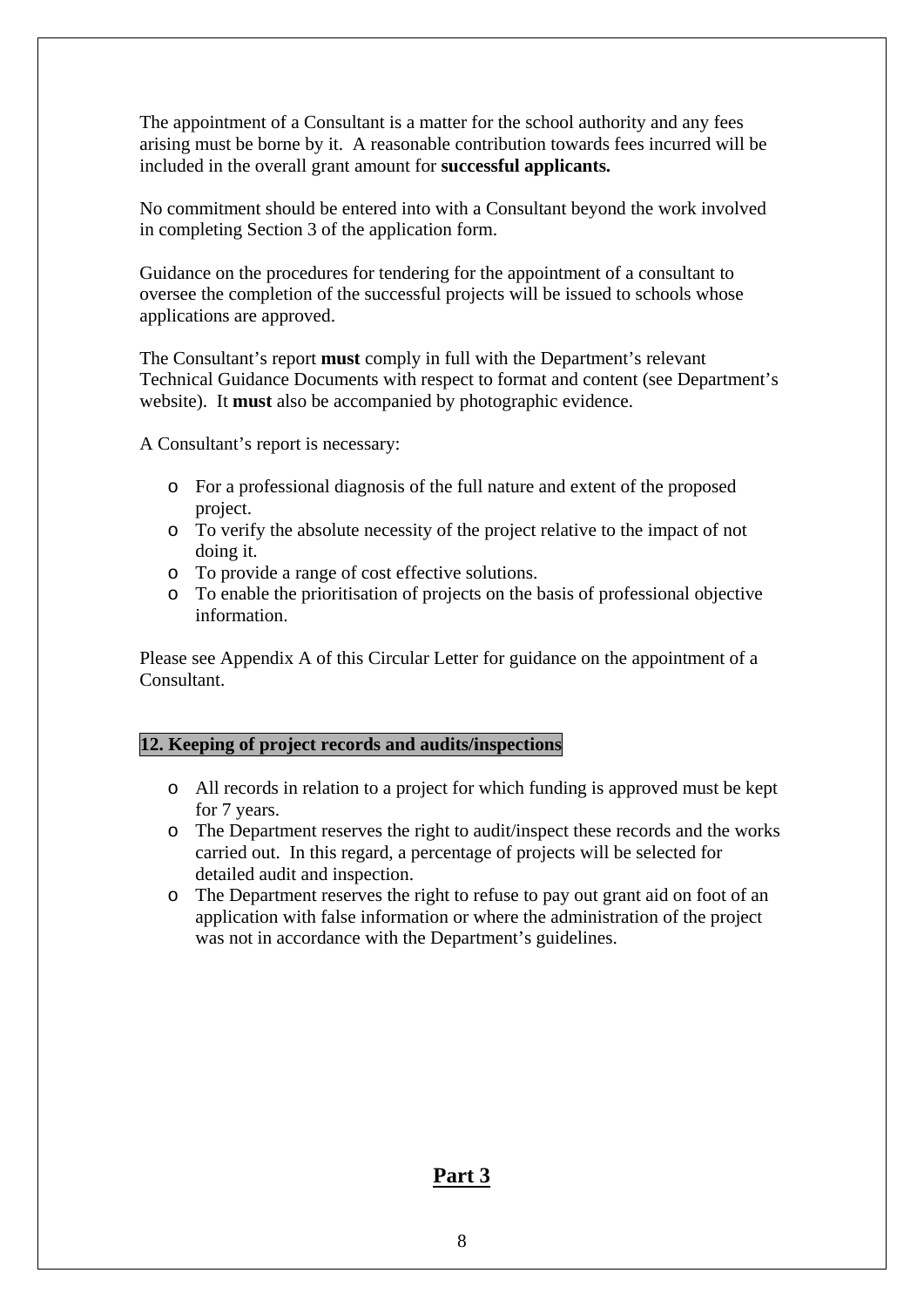# **General Information in Relation to this Scheme**

# **1. Proposed Timetable for 2011 Scheme**

| <b>Publication of Governing</b>   | 17 December 2010       |
|-----------------------------------|------------------------|
| <b>Circular Letter</b>            |                        |
| Closing date for receipt of       |                        |
| applications                      |                        |
|                                   |                        |
| <b>Completed application</b>      |                        |
| forms should be returned to       | <b>21 January 2011</b> |
| <b>School Planning and</b>        |                        |
| <b>Building Section,</b>          |                        |
| <b>Department of Education</b>    |                        |
| and Science, Tullamore,           |                        |
| Co. Offaly.                       |                        |
|                                   |                        |
| <b>Publication of list of</b>     | <b>March 2011</b>      |
| successful applicants             |                        |
|                                   |                        |
| <b>Confirmation of acceptance</b> | April 2011             |
| must be made to School            |                        |
| <b>Planning and Building Unit</b> |                        |
| by:                               |                        |
| You will be required to           | <b>July 2011</b>       |
| confirm to School Planning        |                        |
| and Building Section that         |                        |
| the works have commenced          |                        |
| and request draw down of          |                        |
| 70% of the grant aid by:          |                        |
| You will be required to           | November 2011          |
| have requested the draw           |                        |
| down of the final 30% of          |                        |
| the grant aid by:                 |                        |

# **2. Grant details**

Grant details, including conditions for drawing down the grant are set out in Appendix C.

## **3. Local contribution**

A local contribution will not be required from successful applicants for small scale works.

## 4. Fee Charging Schools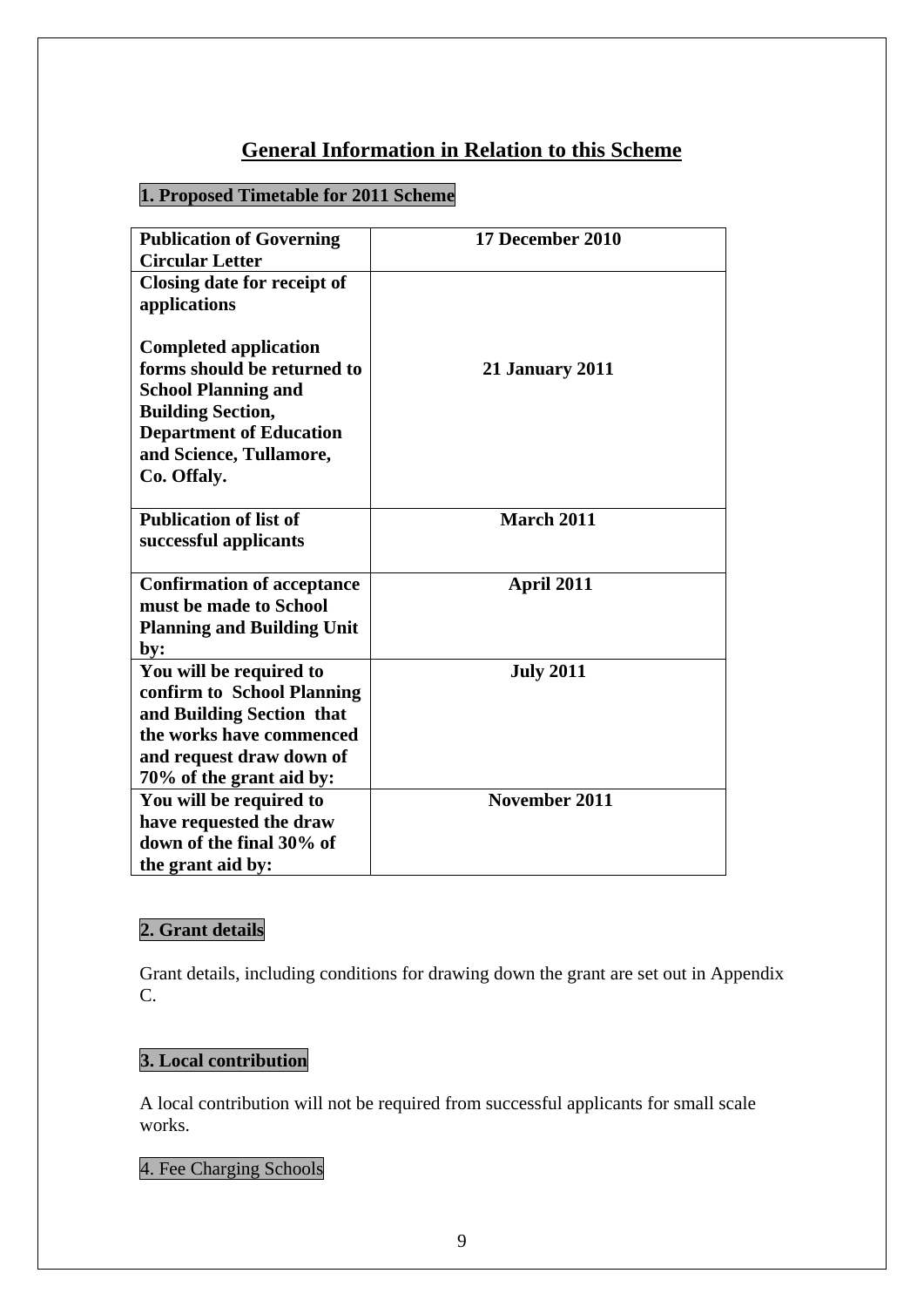Schools which are not part of the free education scheme at post primary level will be eligible for grant aid at a rate of 50% of the capital cost of the approved works.

## **5. Freephone Service**

A freephone service has been put in place to assist you with any queries on the Scheme including completion of the application form. This service will be available daily between the hours of 10am and 1pm from 17 December 2010 to 21 January 2011.

The Freephone number is **1800 200 955**.

SWS calls to other lines will automatically be re-directed to this number to ensure that information given to schools is being provided by staff specifically trained in the detail of the Summer Works Scheme.

### **6. Freedom of Information Act**

Persons signing application forms are reminded that the Department may be obliged to release any information supplied under the Freedom of Information Acts, 1997 and 2003.

Gavan G. O'Leary, School Planning and Building Unit 17 December 2010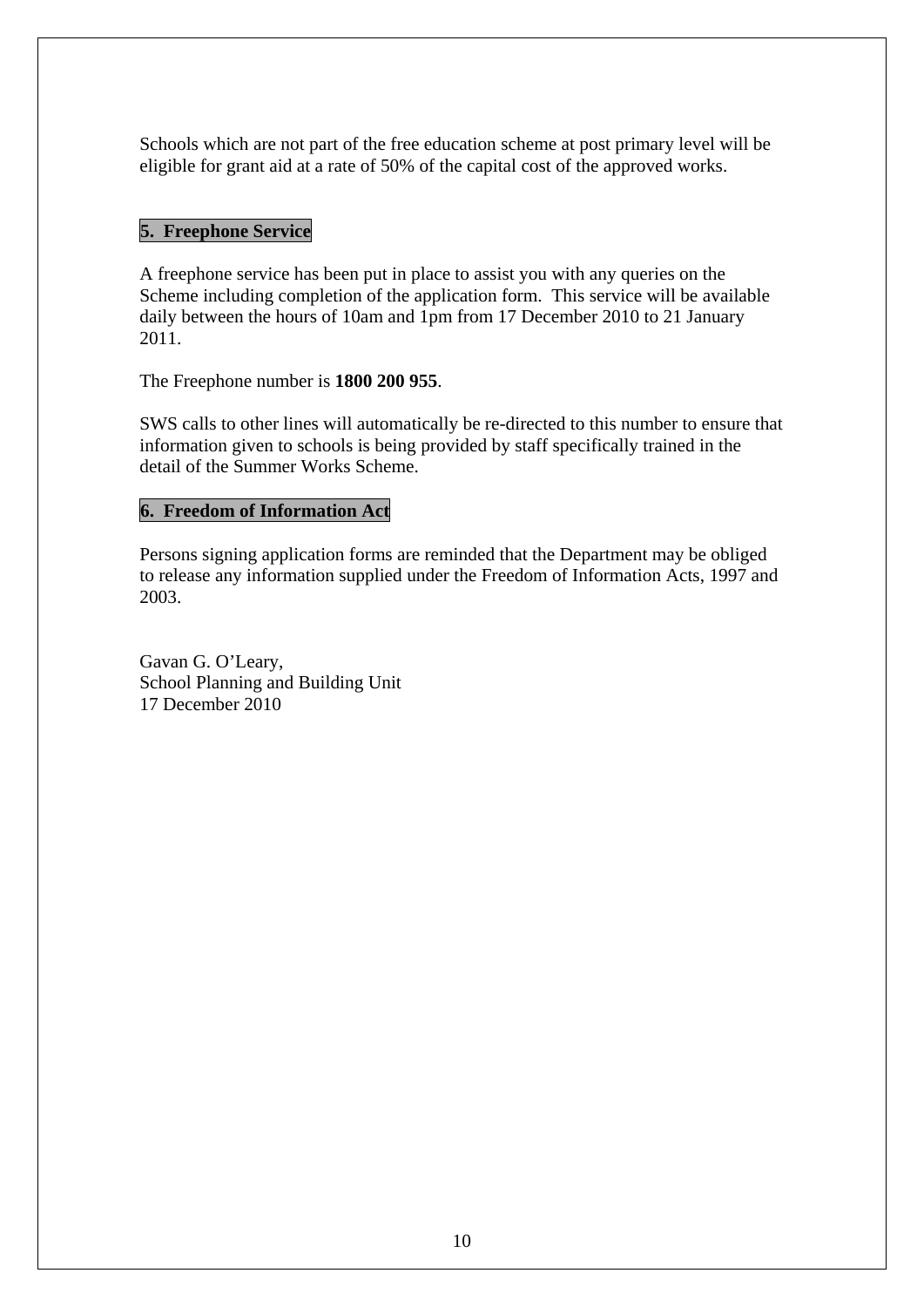## **Part 4**

## **Appendices**

## **Appendix A**

#### **Engaging Professional Advice for the Preparation of a Technical Report for Small Scale Works**

**Important: The cost of engaging professional advice to prepare a technical report must be met in full from a school's own resources. Failure to procure a Consultant in the appropriate discipline or the procurement of a Consultant without adequate Professional Indemnity Insurance & Employer's Liability Insurance will result an invalid application.** 

**Advice available on Freephone 1800 200 955** 

#### **Before a Consultant is appointed:**

- $\triangleright$  Refer to the Department's Technical Guidance Document [TGD 008](http://www.education.ie/servlet/blobservlet/bu_tgd_008.pdf) Engaging Consultants for Devolved Grants Projects – Second Edition, Revision 1, April 2010. This document is available on the Department's website www. education.ie.
- $\triangleright$  As the onus rests with the school authority to ensure that the appropriate level and range of service is procured, it must ensure that the Consultant is in the **appropriate** discipline for the works concerned. If a project relates substantially or entirely to construction works, such as refurbishment or repair works, the engagement of a Building Surveyor or an Architect is appropriate. If a project relates to drainage, traffic management, external works generally or structural repairs, a Civil/Structural Engineer should be engaged. If a project relates substantially or entirely to Building Services i.e. mechanical/electrical works, a Building Services Consulting Engineer should be engaged.
- ¾ Examples of **unacceptable** qualifications for the purposes of a Consultant's report are:

Diploma in Construction Studies, Architectural Assistant, Agricultural Engineer, Building Contractor, B. Sc. (Environment), Estimator, Electrician, Plumber, Window Contractor, OPW architect (unless it is verified with the application that the report is carried out on the direction of the OPW acting on the instruction of the Department of Education and Skills.)

This list is not exhaustive. If you have **any** doubts in relation to the suitability of a proposed Consultant, please contact the Helpline. The Department's decision will be final as to whether or not a Consultant is appropriately qualified for the purpose of this Scheme.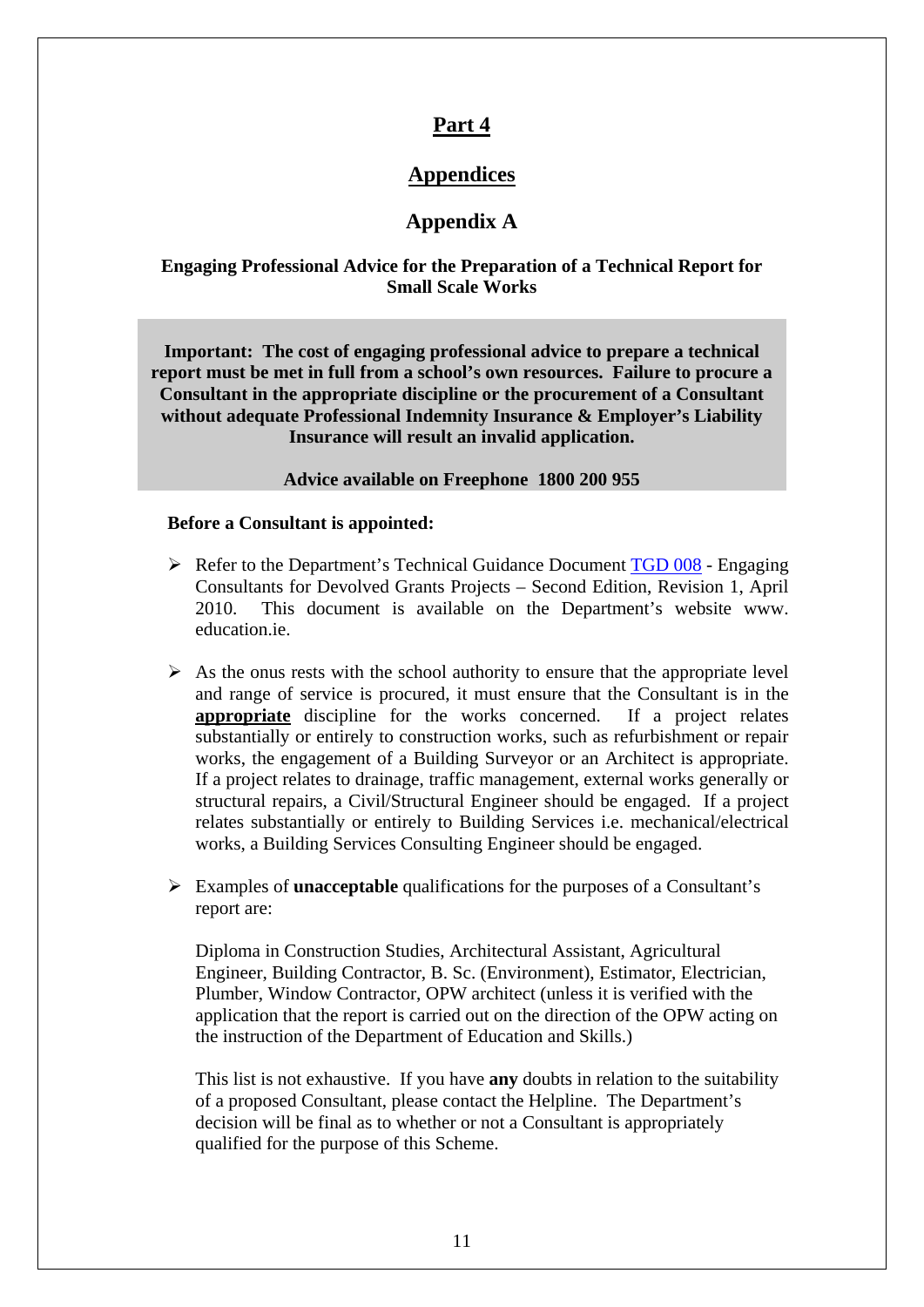- $\triangleright$  The Consultant will have a relevant degree or qualification and in all cases will either be a member of a professional body (e.g. RIAI for Architects, IEI/ACEI for Engineers and SCS for Quantity Surveyors or Chartered Building Surveyors) or be eligible for such membership. Equivalent qualifications from another EU member state and membership of an equivalent EU professional body will also be deemed acceptable.
- $\triangleright$  Be satisfied that the Consultant is competent and qualified to carry out the work. A minimum of four suitable Consultants should be identified for consideration and fee quotations and the one most suitable selected on objective criteria. While fee competitiveness is of first importance and should be weighted accordingly, these criteria should also include quality of previous work, the ability to perform against deadlines and the ability to assess the work and recommend solutions (i.e. completing Part 3 of the application form).

#### **Appointment of a Consultant to carry out the Report:**

- (a) The School Authority should refer to the application form SWS 1 for the scope of the technical report required.
- (b) When a School Authority engages professional advice to assist in the preparation of a report, the cost must be met in full out of the school's own resources.
- (c) When engaging professional advice for the preparation of a report, the School Authority must appoint the relevant consultant for that task only. The School Authority must not enter into any commitments regarding an overall appointment or fees for works other than the preparation of the report and must make this clear to the Consultant before the appointment is made.
- (d) The consultant should have appropriate professional Qualifications and previous experience in preparing reports of a similar nature.
- (e) To enable the School Authority to assess which firm to engage it is recommended that the following information be requested from the Consultants under consideration for the work:
	- (i) Experience in projects of a similar nature highlighting the scope of works, the timescale and how the Consultant ensures accurate cost information.
	- (ii) A brief summary of the scope of the agreed report and a timescale for its delivery.
	- (iii) Confirmation of appropriate professional Qualifications, Professional Indemnity Insurance and Employer's Liability Insurance.
	- (iv) VAT inclusive all-in lump-sum fee (including buying-in other services as required, and all expenses).

*"Buying-in" means that the professional consultant engaged by the school undertakes as part of the overall fee to get advice as required from other professional disciplines (e.g. Quantity Surveyor, Structural and M&E)* 

(f) The appointment of a Project Supervisor (Design) Process is not normally required for the preparation of a report.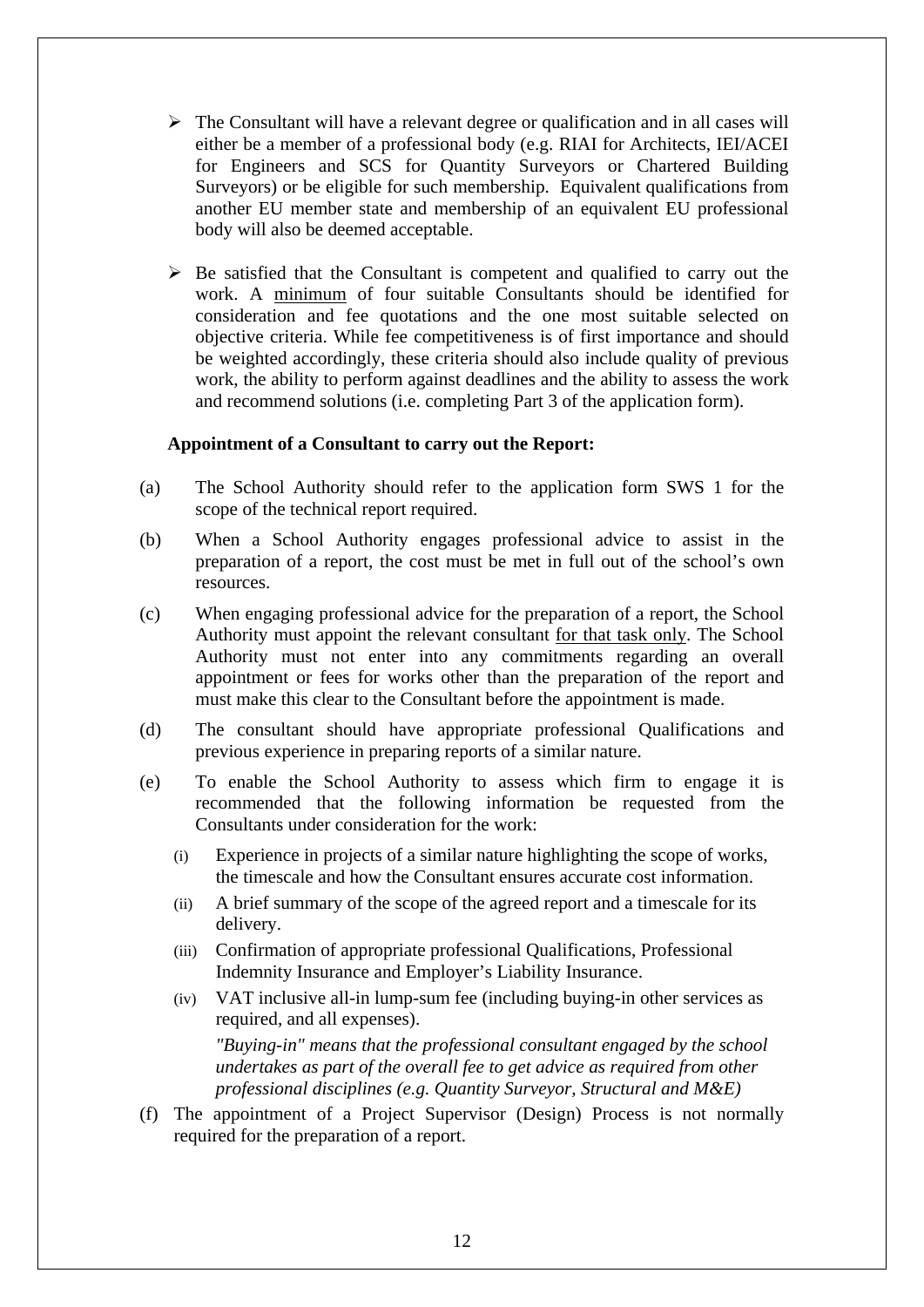- (g) In assessing the amount of work necessary to prepare the technical report the school authority should discuss with their Consultant(s) a realistic scope of works. Additionally, accurate professional cost advice is an essential part of the report. Accordingly, the cost of the work must be clearly identified alongside the cost of any associated planning fees and an estimate of the professional fees for managing the execution of the works should the project be approved.
- (h) The level of fee should be confirmed before the Consultant is appointed and should relate to the preparation of that report only. The School Authority should be satisfied that the agreed fee is a fair reflection of the time and resources required to carry out the task.
- (i) For a technical report (as above) a formal contract is not required. A simple letter of appointment summarising the agreed scope of work should suffice

#### **Do not:**

 $\triangleright$  Enter into any commitments regarding an overall fee for the remedial works and make it clear to the Consultant that the appointment is for the preparation of the Report only and **does not entitle** the Consultant to be appointed to carry out the works if the application is successful.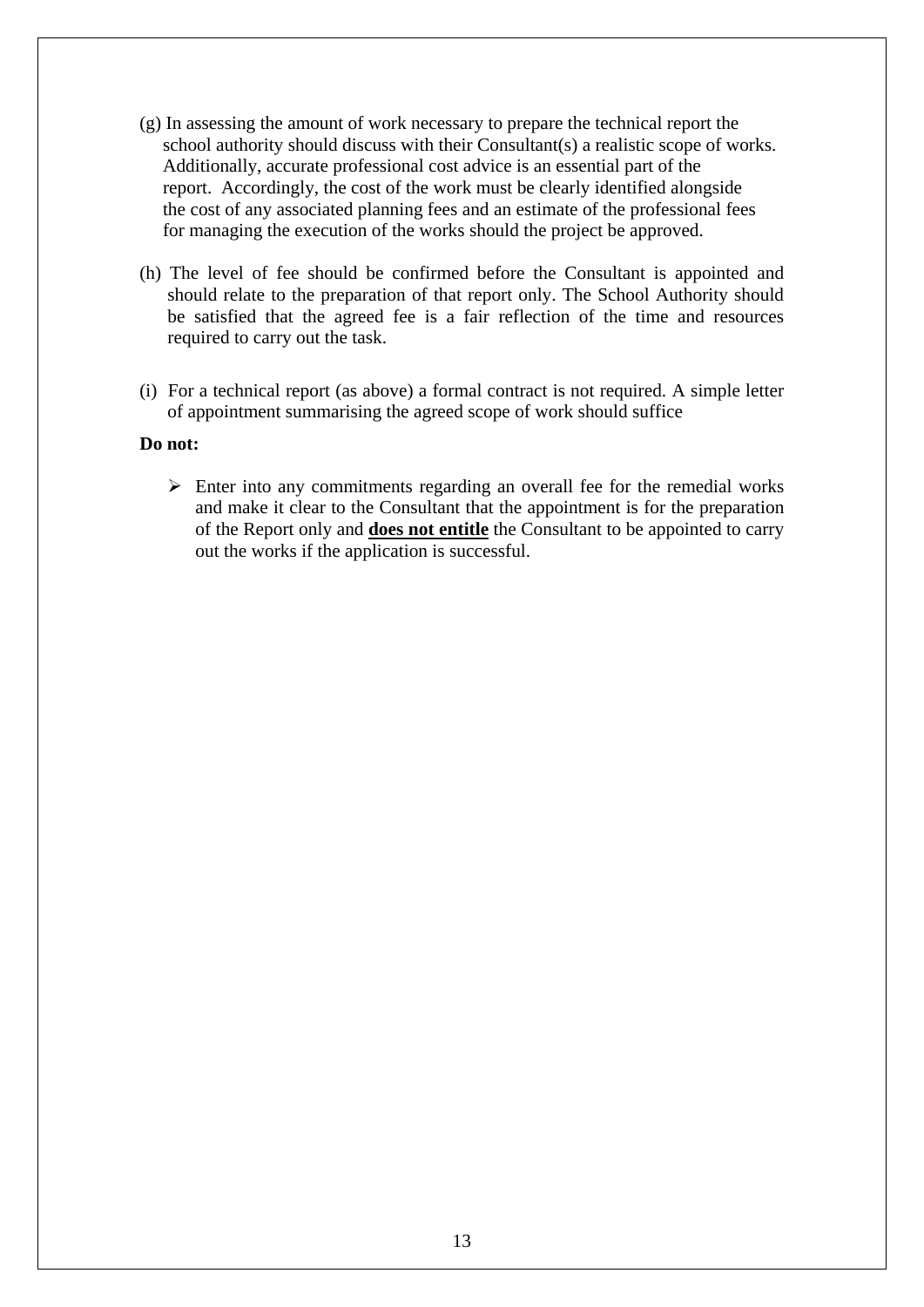# **Appendix B**

**1. How assessment and allocation of small scale projects will be categorised and prioritised for the purpose of funding** 

Priority/Category 1: Gas Works Priority/Category 2: Electrical Works Priority/Category 3: Mechanical works Priority/Category 4: Projects to facilitate inclusion and access for special needs pupils or staff members Priority/Category 5: Toilet facilities Priority/Category 6: Roof works Priority/Category 7: Window projects Priority/Category 8: Curricular requirement projects Priority/Category 9: Other structural improvements Priority/Category 10: External environment projects

#### **2. Category 4 - Projects to facilitate inclusion and access for or special needs pupils or staff members**

The following supporting evidence is required, in addition to the information required in the SWS1 application form, in relation to applications for work under Category 4 - Projects to facilitate inclusion and access for special needs pupils or staff members.

- o Confirmation of the nature and extent of the special need.
- o Suggestions as to how existing accommodation could be modified to accommodate the pupil or staff member.
- o In the case of a pupil or staff member not yet attending the school, evidence of intent to commence at the school in the school year 2011/12.

#### **3. Summary of application assessment process for small scale projects**

- $\triangleright$  Validation of application on a pass/fail basis
- $\triangleright$  Determination that the need is absolutely necessary and that it cannot be addressed by routine maintenance
- $\triangleright$  Projects selected for inclusion in a Programme of works based on the prioritisation criteria at Appendix B and the level of funding available.

#### **Please note that a school may apply under this Scheme in successive years for additional projects.**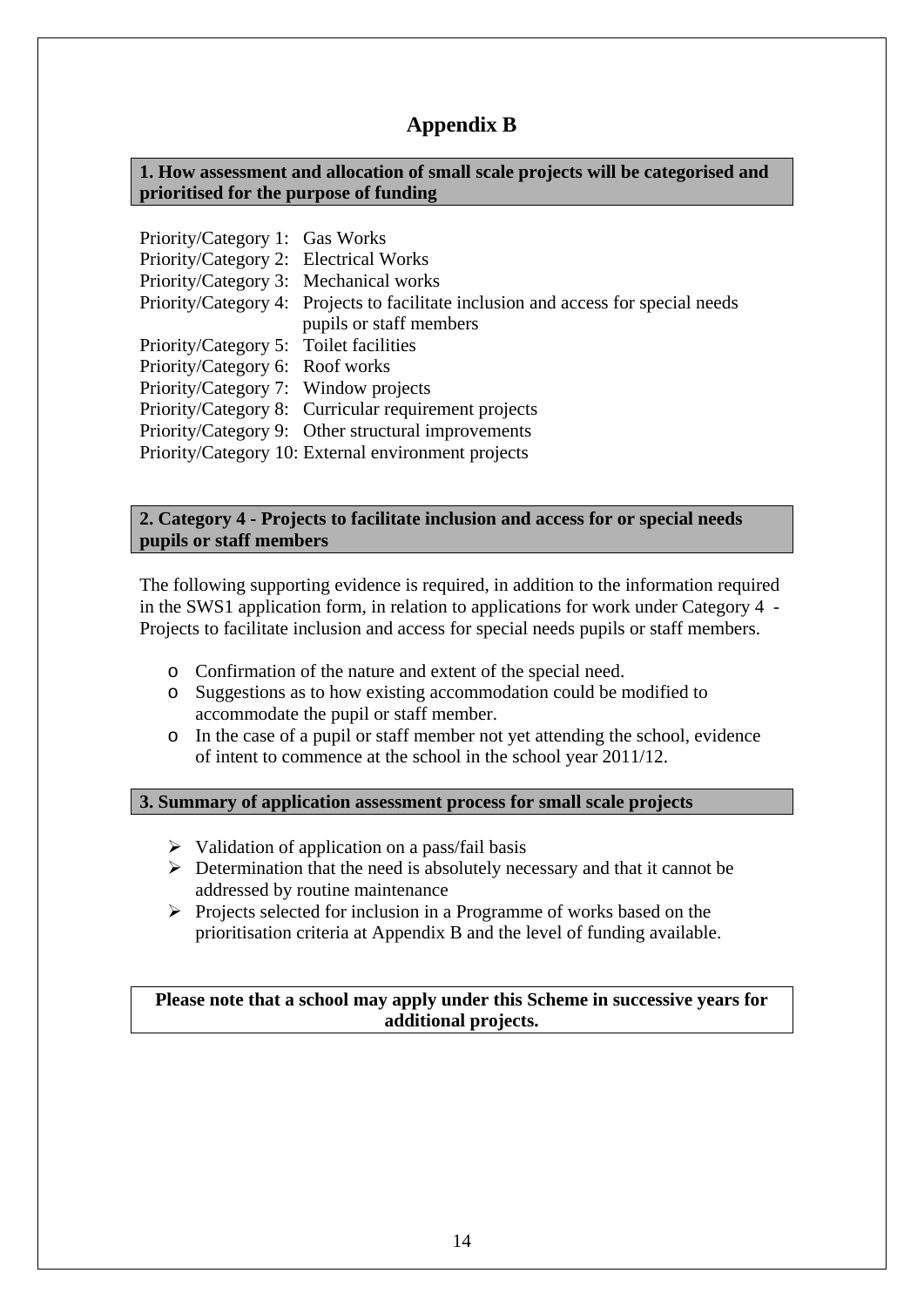# **Appendix C**

## **1. Amount which will be approved**

The grant payable by the Department (inclusive of VAT and fees) will be **whichever is the lesser of the following**:

The amount of grant-aid approved by the Department in its letter of approval

**or** 

The lowest valid tender amount for the proposed project plus fees.

### **2. Funding shortfall**

If there is a shortfall in funding, the options open to school managerial authorities are to:

- o Reduce the scope of the works to stay within the limit of the grant.
- o In the case of primary schools, use funds allocated by the Department under the terms of the Grant Scheme for Minor Works to supplement the SWS grant provided such funds are not required for more urgent and immediate works.
- o Fund the balance of the works from own resources.

### **3. What the grant covers**

The grant is intended to cover the capital cost of the project including VAT, associated planning charges, all consultants' fees incurred in the design and construction of the project, all fees for the Project Supervisor Design Process (PSDP) and all fees for the Project Supervisor Construction Stage (PSCS).

### **4. Payment of grant**

The first payment will be for **70%** of the grant amount and this will be paid on receipt, through the school authority, of the following confirmation from the Consultant:

- o That the works undertaken are in accordance with the scope of works for which the grant was approved. That the tender process was carried out in accordance with the terms outlined in the letter of grant sanction. (The full details in relation to the protocol for devolved grants are contained in **Technical Guidance Document – TGD 007 Protocol for Devolved Grants, (laters edition on www.education.gov.ie)**
- o That the management authority has placed a contract for the proposed works with the successful contractor and the contractor is on site and has commenced the works.
- o That the Consultant appointed to oversee the works is appropriately qualified and experienced.